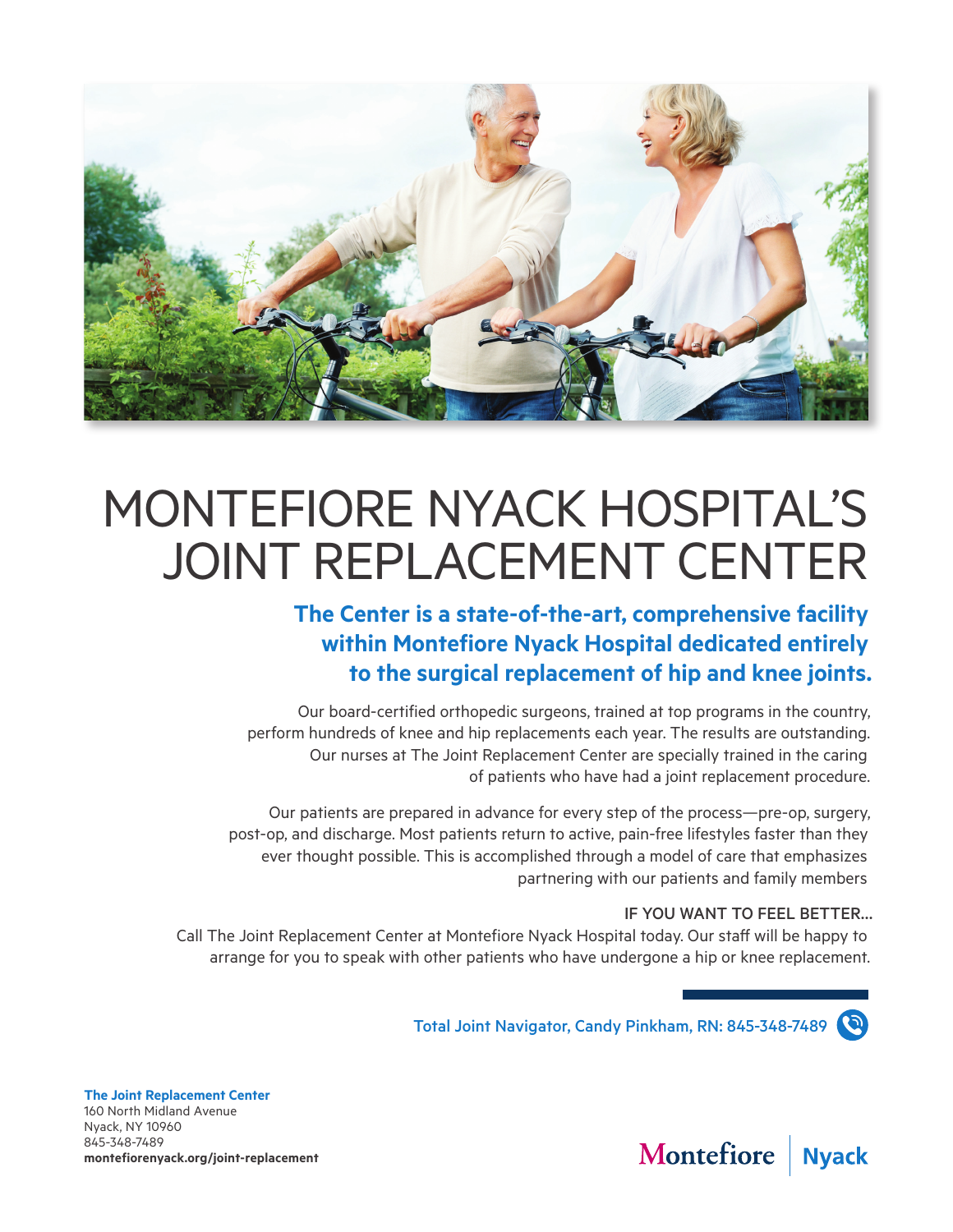#### Deciding if Joint Replacement is For You

There is only one good reason to have joint replacement surgery: You want to continue living a full and productive life, but the pain of your deteriorating knee or hip and the resulting disability is getting in the way. "I don't feel 'old' in my mind," patients tell us, "but my body tells me differently."

#### **Ask Yourself:**

- Have I tried (or discussed with my doctor) more conservative approaches, including oral analgesics, and other alternatives to knee or hip replacement?
- Is my pain so severe that I fell exhausted?
- $\blacksquare$  Is my disability interfering with my daily routine, ability to earn a living or my personal relationships?
- $\blacksquare$  Is it keeping me from recreational activities I've always enjoyed?
- Do I feel older than I am? –or– Were it not for my knee/hip, would I feel younger?

If you are in reasonably good health, older age is usually not an issue. People in middle adulthood with severe joint degeneration are also considering total joint replacement in greater numbers than ever before.

Advancements in materials and techniques have made surgery a more viable option for those who, even several years ago, would have waited until they were older. In addition, our physicians perform minimally invasive and small incision surgery where appropriate. Partial knee replacements, which ease recovery for some patients, may also be a viable alternative to traditional knee replacement surgery. Robotic knee replacement is now available using the Zimmer Biomet ROSA system. Your physician will speak with you about what is the best treatment option for you.

*There is only one good reason to have joint replacement surgery: You want to continue living a full and productive life...*

# Why Should I Have My Joint Replacement Surgery at Montefiore Nyack Hospital?

The Joint Replacement Center at Montefiore Nyack Hospital is a recipient of The Joint Commission's Gold Seal of Approval® for its hip and knee joint replacement programs. It was the first to achieve this distinction in the lower Hudson Valley and has been providing the newest medical advancements in joint replacement since 2006.

#### Board-Certified Orthopedic Surgeons

At Montefiore Nyack Hospital, surgeons with full attending physician status, who have trained at top institutions in the country, perform every procedure from start to finish. There are no residency physicians participating in our surgeries.

The surgeons at The Joint Replacement Center are trained in the latest techniques for Total Hip and Knee Replacement. Robotic Assisted Total knee replacement using The Zimmer Biomet ROSA surgical robot is now available.

Your Montefiore Nyack Hospital surgeon is available throughout the duration of your care. You will enjoy the convenience and personalized attention of your orthopedic surgeon.

#### **The Joint Replacement Center**

160 North Midland Avenue Nyack, NY 10960 845-348-7489 **montefiorenyack.org/joint-replacement**

#### Montefiore **Nvack**